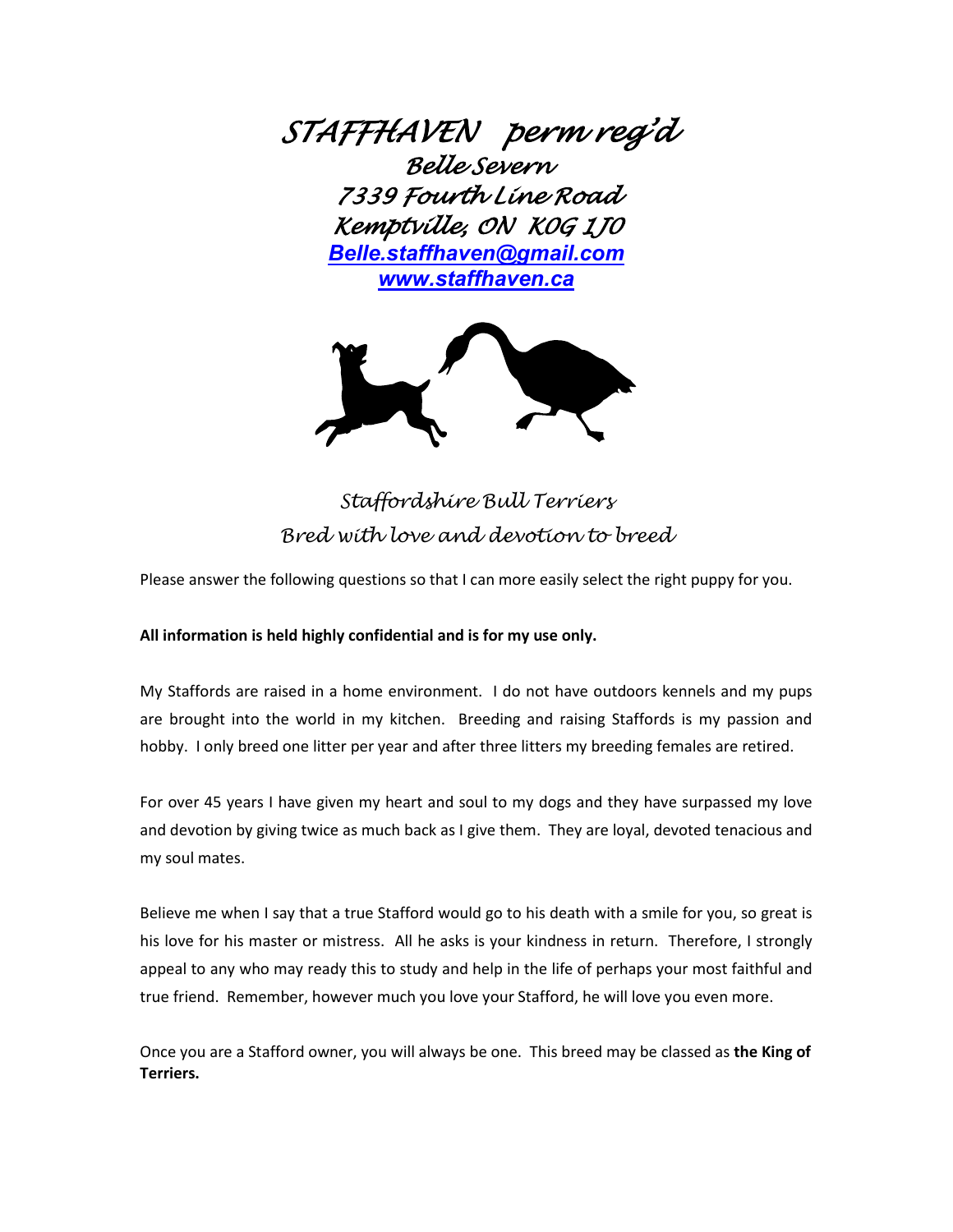## **Potential puppy purchaser information**

| <u> 1989 - Johann Stoff, amerikansk politiker (d. 1989)</u>                                                                                                                                                                             |  |
|-----------------------------------------------------------------------------------------------------------------------------------------------------------------------------------------------------------------------------------------|--|
| Are you interested in a Male $\Box$ OR Female $\Box$                                                                                                                                                                                    |  |
| Why are you interested in obtaining a Stafford?                                                                                                                                                                                         |  |
| Companion $\square$ Show and/or breeding $\square$ Obedience $\square$ Protection<br>OTHER (specify)<br>$\Box$<br><u> 1989 - Johann Barbara, martin amerikan basal dan berasal dalam basal dalam basal dalam basal dalam basal dala</u> |  |
|                                                                                                                                                                                                                                         |  |
|                                                                                                                                                                                                                                         |  |
|                                                                                                                                                                                                                                         |  |
|                                                                                                                                                                                                                                         |  |
|                                                                                                                                                                                                                                         |  |
|                                                                                                                                                                                                                                         |  |
|                                                                                                                                                                                                                                         |  |
|                                                                                                                                                                                                                                         |  |
| Is this your first Stafford? YES $\Box$ NO $\Box$<br>Previously owned dogs.<br>Age when dog passed away.<br>Cause of death<br>Animals presently in the home.                                                                            |  |